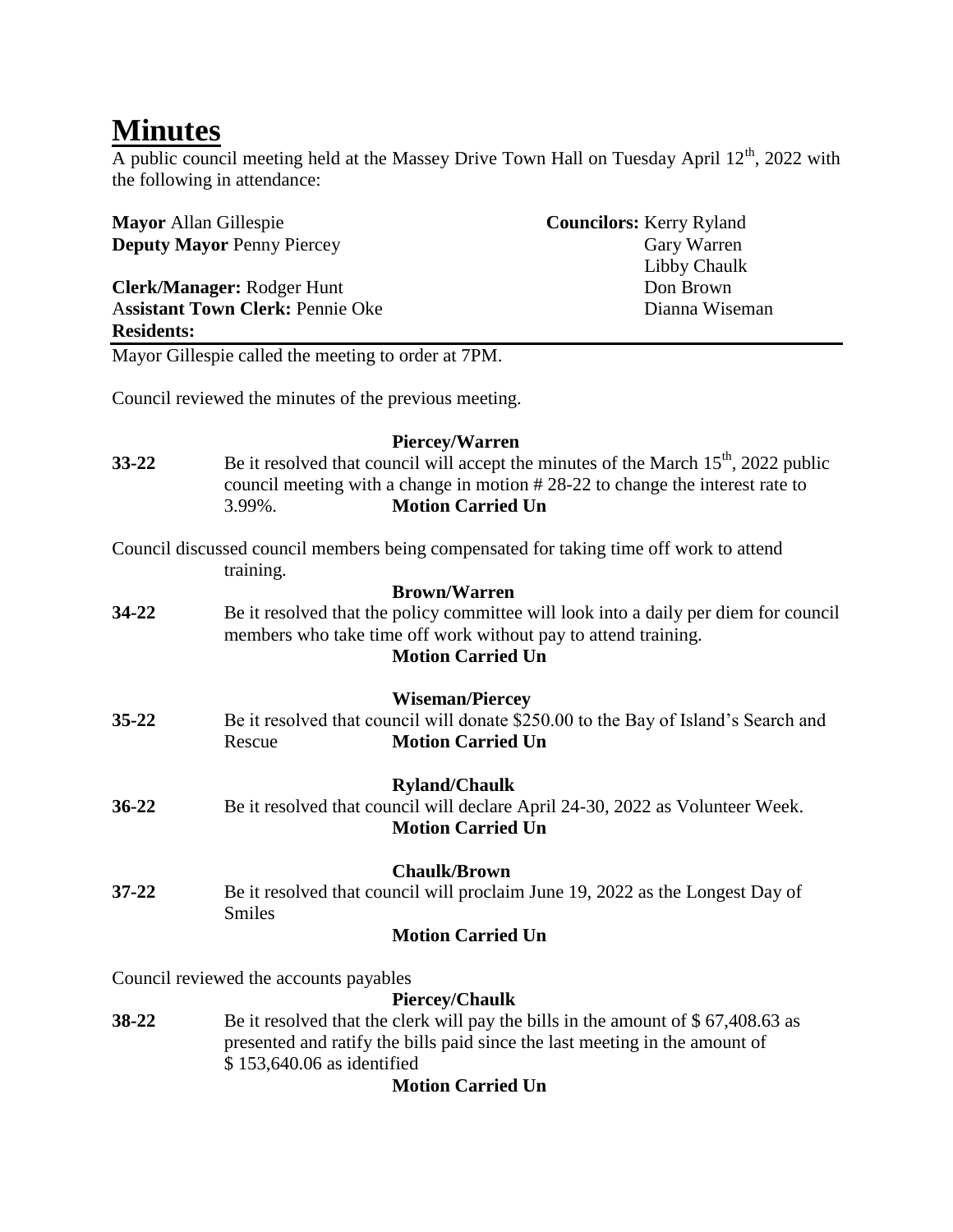Page 2

Mayor Gillespie left council chambers and Deputy Mayor Piercey took over as chair of the meeting.

**Wiseman/Brown 39-22** Be it resolved that council will approve the payment of the United Rental bills in the amount of \$ 619.28 as presented. **Motion Carried 6-0(Mayor Gillespie left council** 

# **chambers and did not participate in the discussion or voting of this motion)**

Mayor Gillespie returned to council chambers and resumed as chair of the meeting.

Rodger gave council an update to council on the Link Pond Lift Station report.

Coucnil discussed the request from Mark Hulan, 48 Massey Drive, to operate a sawmill.

#### **Piercey/Ryland**

**40-22** Be it resolved that council will give a permit to Mark Hulan, 48 Massey Drive, to operate a sawmill with the following conditions: 1. It can only be use for personal use and not for commercial use including the supply of materials for any residential or commercial use. 2. The hours of operation are limited to 8 AM and 8 PM daily. 3. The area must be kept clean and free of all debris. 4. All provincial requirements must be adhered to and a copy of any permits issued by any provincial authorities must be supplied to the town office. 5. The permit is only valid until April 30, 2023 at which time an application to have the permit extended must be submitted to council for approval.

#### **Motion Carried Un**

**Councilor Brown** asked council to consider renting or buying a dump truck so that the town could truck snow when it got too high. Council discussed.

**Councilor Ryland** asked Rodger about the tender for the pavement replacement for the main road and he gave council an update that the tender should be ready when the asphalt plants open.

**Councilor Wiseman** no new business

**Councilor Warren** no new business

**Councilor Chaulk** informed council about some property damaged some residents had experienced as a result of vandalism. She asked if the town should ask the RCMP and RNC about any community safety and engagement programs they may have. She then told council that she was planning to have the Policy and Procedure document ready for council to review by late summer.

**Deputy Mayor Piercey** gave council an update on Recreation and the events coming up in the near future. She asked council what they would like to do for Volunteer Night. Council discussed and said they will put it off until middle of May and asked Deputy Mayor Piercey to